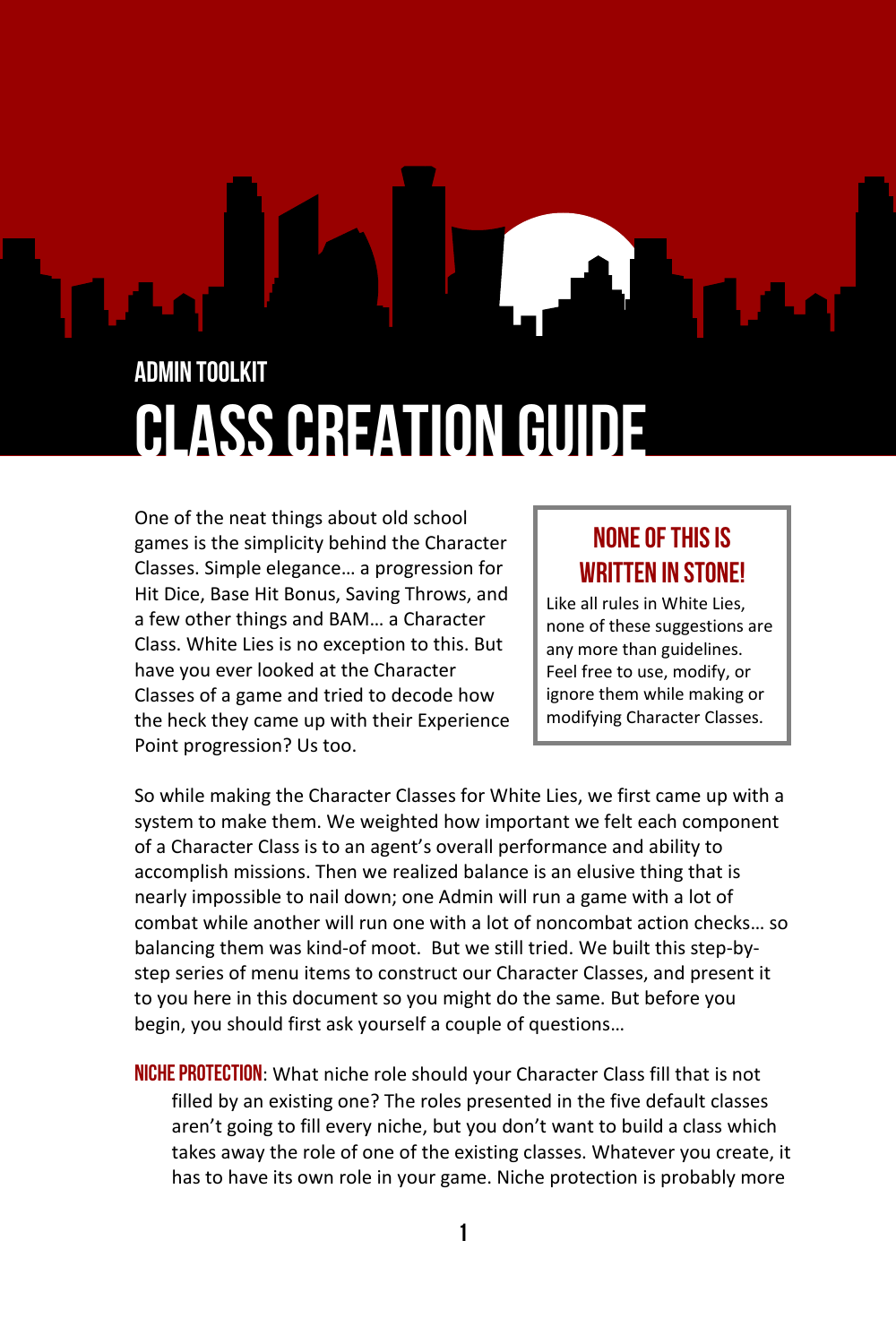important in a spy-themed game than in many others. Most teams of agents consist of several different specialists, each filling a specific role.

**COMMUNITY INVOLVEMENT:** Does some other OSR product already have a Character Class that will fit the role you're trying to build? The Swords & Wizardry WhiteBox game has clerics and magic users – are you making one of those? Why reinvent the wheel? White Star has the star knight, alien mystic and brute, and the ambassador classes… and there are many other OSR products out there. Check to see if someone else already built the class you're looking for. It's a growing community and there are a lot of folks with a lot of ideas. Even if you don't use one of theirs exactly, you still might want to read what they put together. It might inspire your own creativity, and that can't hurt, right?

### **PREPARE**

Grab a copy of the Character Class sheet found at the end of this document. It's similar to but not identical to the layout of the Character Classes presented in the core rulebook. Take a moment to consider the Character Class you want to build and follow the steps shown below.

## Step 1: Hit Dice

The first step is to decide the hit point progression for your Character Class. This represents his toughness and resilience and is an important choice. Select one of the following progressions and note the XP Cost for the choice you made. Record the progression on the Character Class sheet.

| <b>LEVEL</b>    | POOR HD                  | <b>TYPICAL HD</b> | GOOD HD       | <b>EXCELLENT HD</b> |
|-----------------|--------------------------|-------------------|---------------|---------------------|
| 1st             | 1                        | 1                 | 1             | $1+1$               |
| 2 <sub>nd</sub> | $1 + 1$                  | 2                 | 2             | 2                   |
| 3rd             | $\overline{\phantom{a}}$ | $2 + 1$           | 3             | 3                   |
| 4th             | $2 + 1$                  | 3                 | $3 + 1$       | 4                   |
| 5th             | 3                        | 4                 | 4             | 5                   |
| 6th             | $3 + 1$                  | $4 + 1$           | 5             | 6                   |
| 7th             | 4                        | 5                 | 6             | 7                   |
| 8th             | $4 + 1$                  | 6                 | $6 + 1$       | 8                   |
| 9th             | 5                        | $6 + 1$           | 7             | 9                   |
| 10th            | $5 + 1$                  | 7                 | 8             | 10                  |
|                 | <b>100 XP</b>            | <b>200 XP</b>     | <b>300 XP</b> | <b>400 XP</b>       |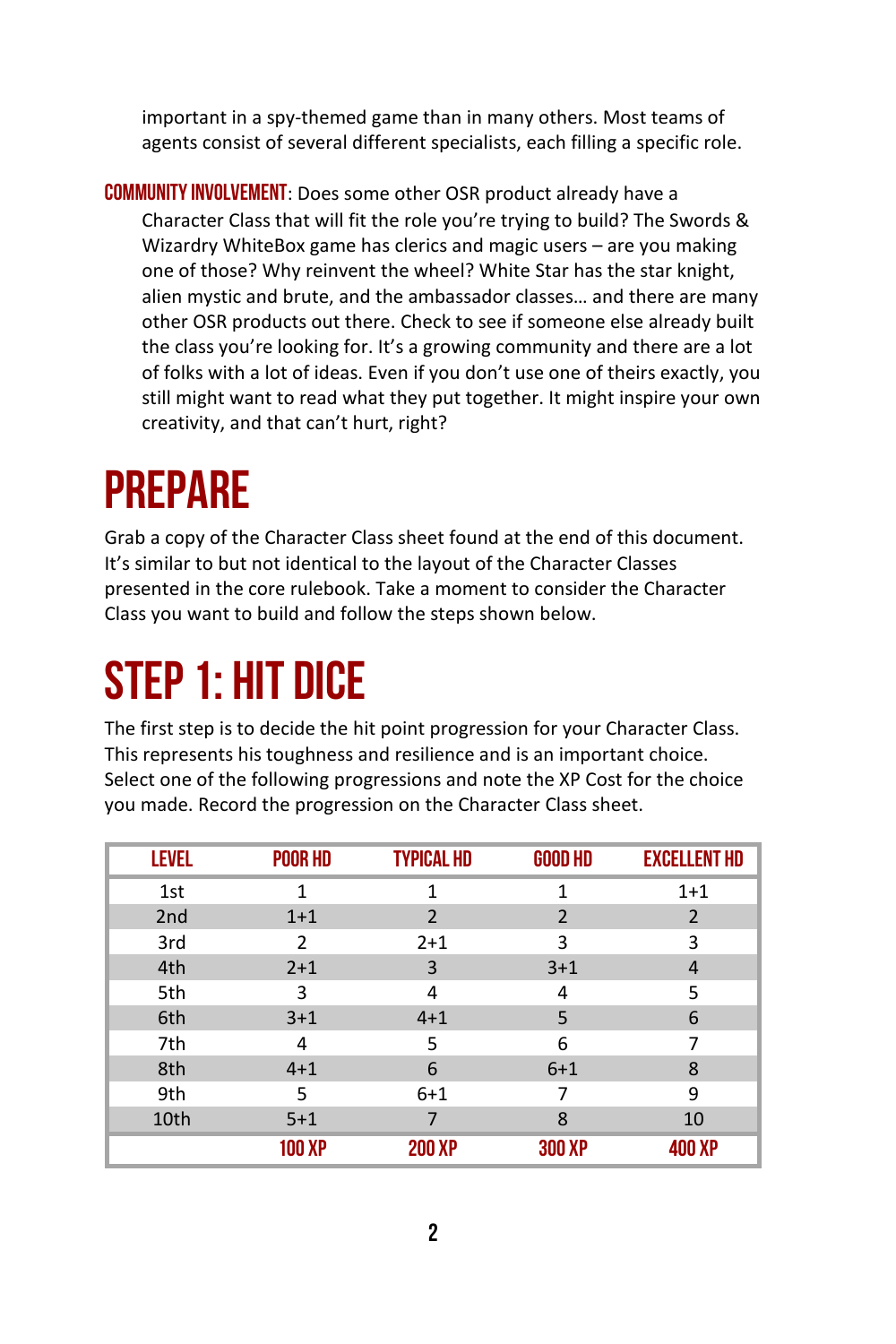

### Step 2: Base Hit Bonus

Base Hit Bonus progression often mirrors the Hit Dice selection, since it's all related to combat experience and toughness. But don't think you have to be so obvious. For example, a stealthy sniper class might have an excellent Base Hit Bonus progression but isn't accustomed to taking hits and infighting, so may not have such a high Hit Dice progression.

| <b>LEVEL</b>    | <b>POOR BHB</b> | <b>TYPICAL BHB</b> | <b>GOOD BHB</b> | <b>EXCELLENT BHB</b> |
|-----------------|-----------------|--------------------|-----------------|----------------------|
| 1st             | $+0$            | $+0$               | $+0$            | $+0$                 |
| 2 <sub>nd</sub> | $+0$            | $+0$               | $+1$            | $+1$                 |
| 3rd             | $+1$            | $+1$               | $+1$            | $+2$                 |
| 4th             | $+1$            | $+1$               | $+2$            | $+2$                 |
| 5th             | $+2$            | $+2$               | $+3$            | $+3$                 |
| 6th             | $+2$            | $+3$               | $+3$            | $+4$                 |
| 7th             | $+3$            | $+3$               | $+4$            | $+4$                 |
| 8th             | $+3$            | $+4$               | $+4$            | $+5$                 |
| 9th             | $+4$            | $+4$               | $+5$            | $+6$                 |
| 10th            | $+4$            | $+5$               | $+5$            | $+6$                 |
|                 | <b>100 XP</b>   | <b>200 XP</b>      | <b>300 XP</b>   | <b>400 XP</b>        |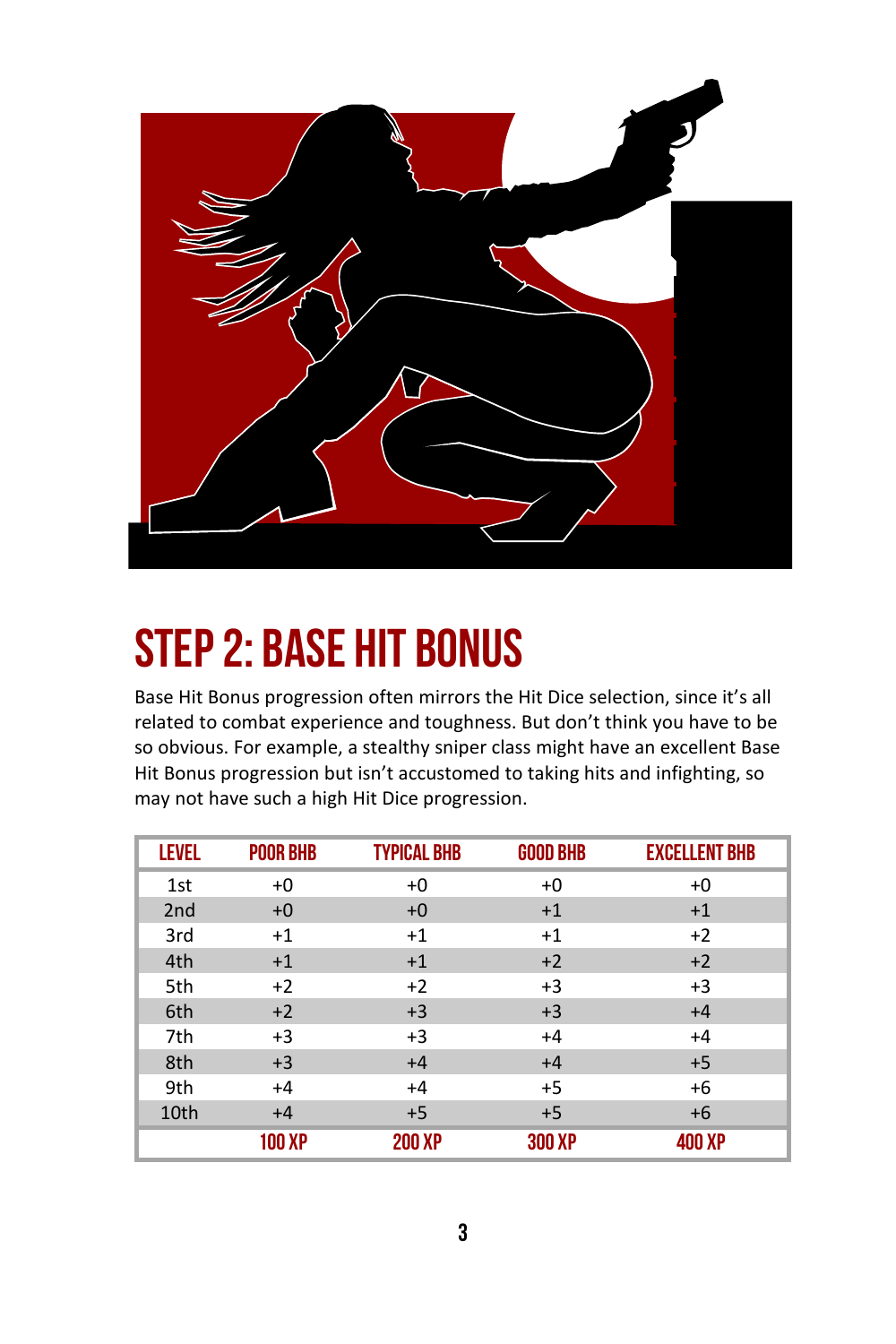## Step 3: Saving Throws

Saving Throws aren't as expensive, in terms of XP cost. Sure, it's important for an agent to avoid getting stunned, poisoned, deceived, and ambushed… but these values don't differ too much from one another. Your choice should be based on how canny and tenacious your class is, how alert and quick.

| <b>LEVEL</b>    | <b>POOR ST</b> | <b>TYPICAL ST</b> | <b>GOOD ST</b> | <b>EXCELLENT ST</b> |
|-----------------|----------------|-------------------|----------------|---------------------|
| 1st             | 16             | 15                | 14             | 13                  |
| 2 <sub>nd</sub> | 15             | 14                | 13             | 12                  |
| 3rd             | 14             | 13                | 12             | 11                  |
| 4th             | 13             | 12                | 11             | 10                  |
| 5th             | 12             | 11                | 10             | 9                   |
| 6th             | 11             | 10                | 9              | 8                   |
| 7th             | 10             | 9                 | 8              | 7                   |
| 8th             | 9              | 8                 | 7              | 6                   |
| 9th             | 8              | 7                 | 6              | 6                   |
| 10th            | 7              | 6                 | 6              | 6                   |
|                 | <b>100 XP</b>  | <b>150 XP</b>     | <b>200 XP</b>  | <b>250 XP</b>       |

## Step 4: Saving Throw Bonus

Each Character Class should have something he's particularly good at surviving. You should either choose two specific types of things the class avoids well (such as explosions, stun, interrogation, deception, etc.) and each will receive a +2 bonus. Alternatively, you can consider the bonuses of the Transporter and Infiltrator classes, in which case a bonus of only +1 is provided but to all Saving Throws related to what they do well.

| <b>OPTION</b>   | <b>RONIJS</b> | ХP           | <b>NOTES</b>                                                                              |
|-----------------|---------------|--------------|-------------------------------------------------------------------------------------------|
| None            | $+0$          | 0 XP         | Equally good (or bad) at all Saving<br>Throws.                                            |
| Role-Specific   | $+1$          | <b>50 XP</b> | Applies to all Saving Throws while<br>performing the role-specific task of this<br>class. |
| Threat-Specific | $+2$          | 100 XP       | Applies only to two specific types of<br>threats.                                         |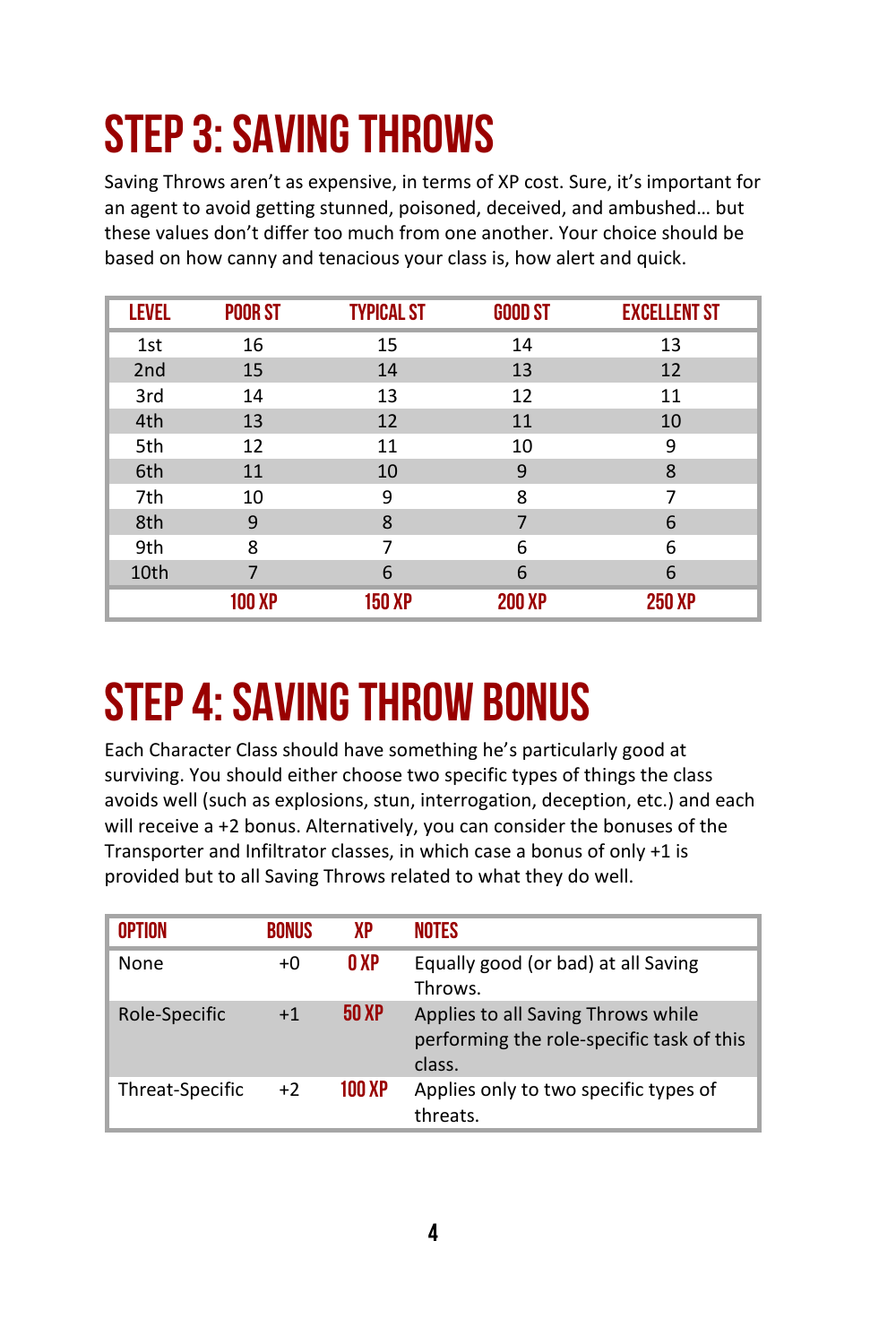# Step 5: Weapon Training

You can choose one of the following options to describe the combat training appropriate to your Character Class. If you wish, you can create your own weapon training list and come up with an appropriate XP value.

| <b>SELECTION</b> | χp     | <b>NOTES</b>                                                                                                                       |
|------------------|--------|------------------------------------------------------------------------------------------------------------------------------------|
| Poor             | 100 XP | Knife, revolvers, semi-automatic pistols, Tasers,<br>grenades, and shotguns                                                        |
| <b>Typical</b>   | 150 XP | One-handed melee weapons and thrown weapons,<br>revolvers, semi-automatic pistols, Tasers, bows,<br>crossbows.                     |
| Good             | 200 XP | Knife, revolvers, semi-automatic pistols, Tasers,<br>grenades, submachine guns, and any weapon<br>mounted to/fired from a vehicle. |
| Excellent        | 250 XP | Trained in the use of all weapons.                                                                                                 |

Why do we list revolvers, semi-automatic pistols, and Tasers instead of just saying "All pistols?" It's because of the Taser. Many people might question whether or not it would count as a pistol. So we got specific. Get it?

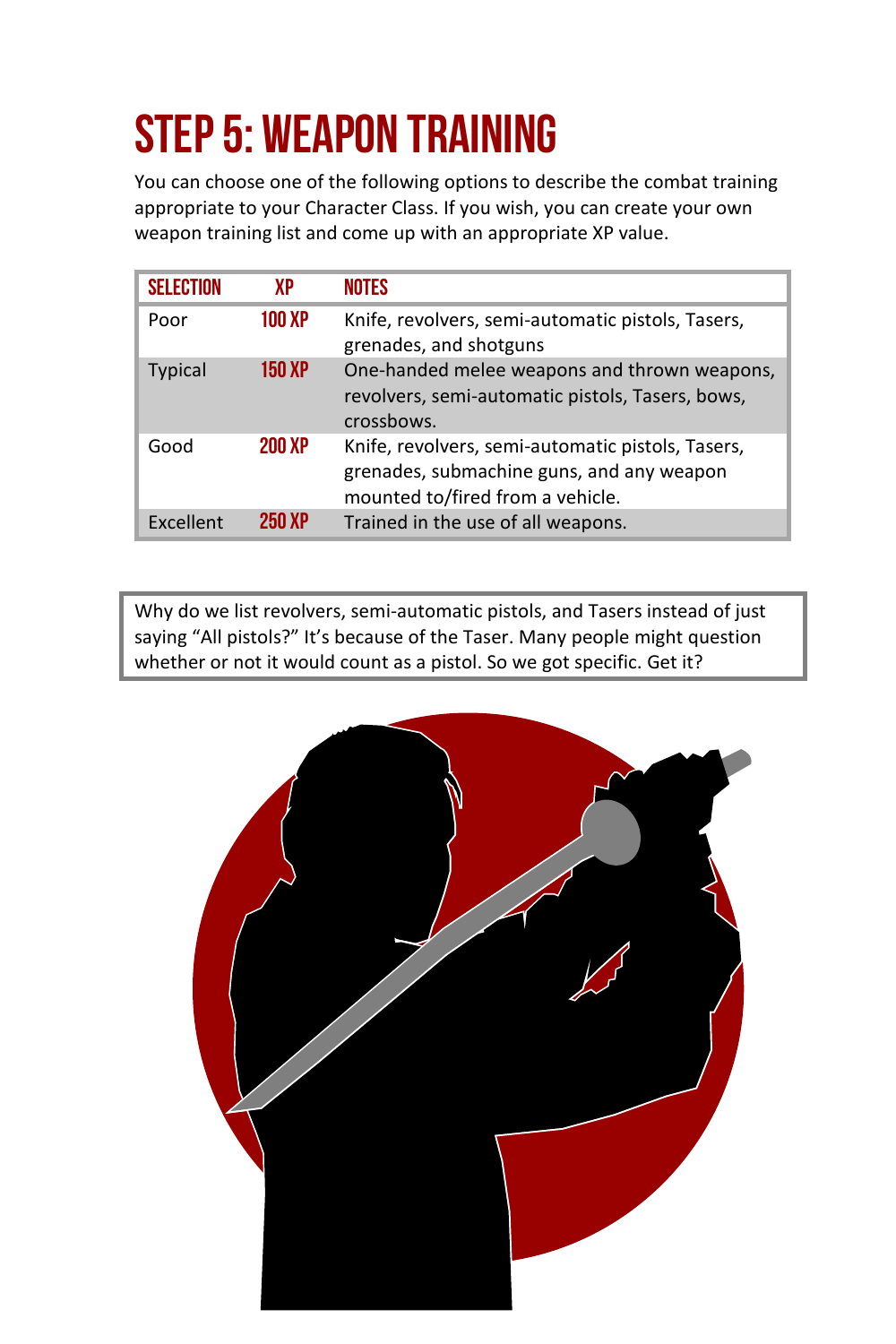# Step 6: Armor Training

Now you must select what type of armor agents of your Character Class are trained in wearing. Unless there is a compelling military reason, heavy body armor is seldom trained. Note that it's also possible to have a Character Class with no armor training, though such an agent should truly avoid getting into a fight! When describing weapon and armor training, summarize them in the section of the Character Class sheet labeled "Combat Training."

| <b>SFI FCTION</b> | χp            | <b>NOTES</b>                    |
|-------------------|---------------|---------------------------------|
| Poor              | <b>50 XP</b>  | No armor training.              |
| <b>Typical</b>    | 100 XP        | Light armor training only.      |
| Good              | 200 XP        | Light or Medium armor training. |
| Excellent         | <b>300 XP</b> | All armor training.             |

## Step 7: Skill Training

One of the most important ways to differentiate the role of your Character Class is to specify one or more types of action checks the class receives a +1 when performing. This bonus increases at 4th and 8th levels to +2 and +3 respectively, so they will become very good at these types of action checks.

You can use the Areas of Training listed in the Supplemental Training section to choose your bonuses. That's the easiest way to do it. The table below shows the XP cost based on the number of Areas of Training you give your Character Class.

| TRAINING       | χp            | <b>NOTES</b>        |
|----------------|---------------|---------------------|
| Poor           | 100 XP        | 2 Areas of Training |
| <b>Typical</b> | 200 XP        | 3 Areas of Training |
| Good           | <b>300 XP</b> | 4 Areas of Training |
| Excellent      | 400 XP        | 5 Areas of Training |

One unique way to allow players to create custom Character Classes without otherwise using this system is to allow them to swap out Areas of Training provided by a Character Class with ones of their choice. This can result, for instance, in Eliminators who don't have any training in Demolitions or Strategy & Tactics but might be experts at Acrobatics and Stealth.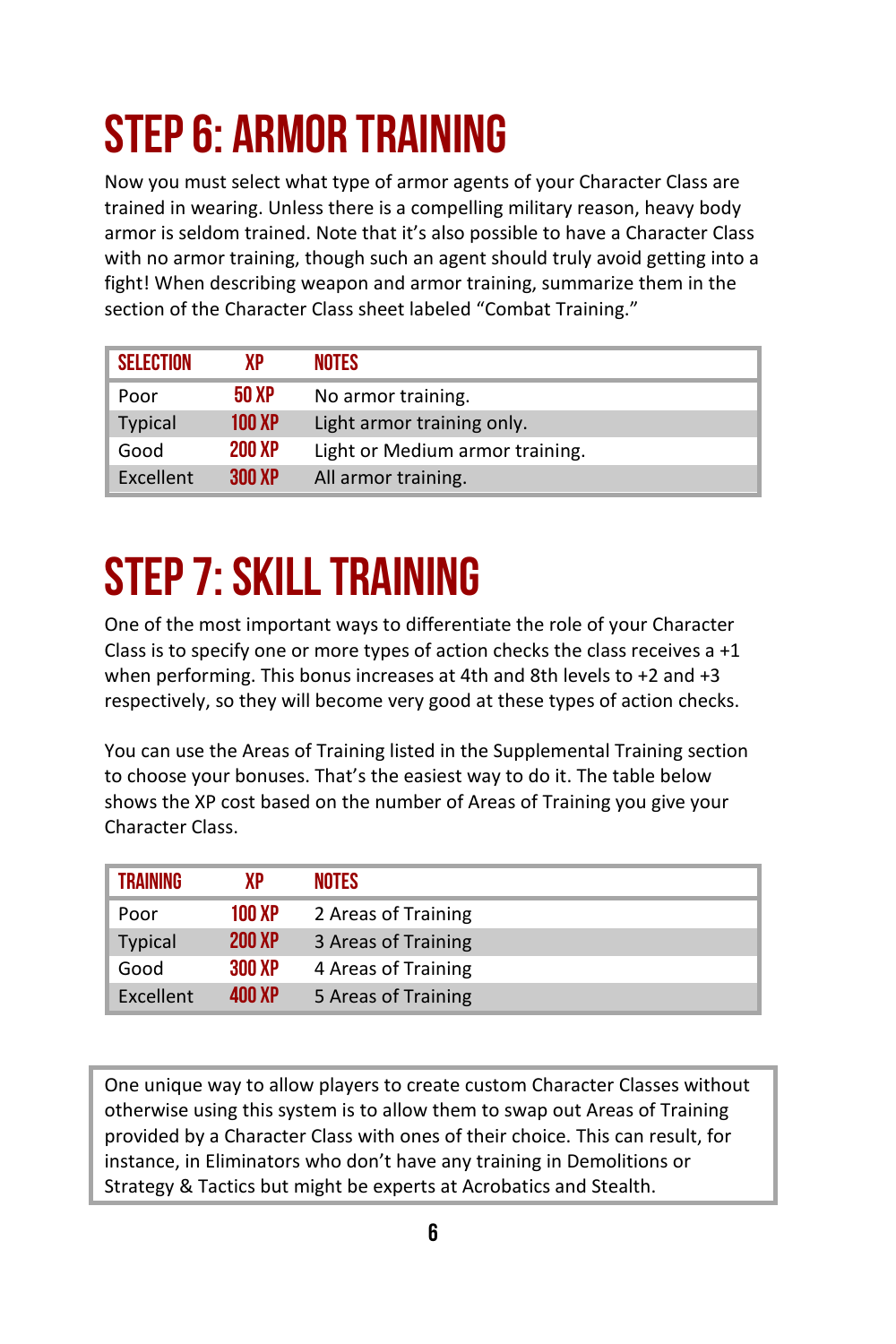# Step 8: Special Abilities

In addition to everything else, each Character Class presented in the core White Lies rulebook has a specific special ability. This ability normally progresses with level, such as the Confiscator's backstab that lets you add your level to damage rolls. The type of bonus provided by your class helps determine the XP cost of that ability.

Although the core rulebook lists only one ability for each class, you're not limited to that. If you want to provide more than one special ability feel free; just add the XP cost for each ability together.

| <b>ABILITY</b> | <b>XP</b>     | <b>NOTES</b>                                                                                                                                                                                                                                                                                                                    |
|----------------|---------------|---------------------------------------------------------------------------------------------------------------------------------------------------------------------------------------------------------------------------------------------------------------------------------------------------------------------------------|
| Poor           | <b>100 XP</b> | Extremely limited, usually non-combat, specific<br>advantage not scaled by level. An example might<br>be a +1 to perception-related action checks when<br>alone and unencumbered. Or a special ability<br>which can only be used once per day such as the<br>Dodge ability possessed by a Professional Fighter<br>adversary.    |
| <b>Typical</b> | <b>150 XP</b> | Specific but helpful advantage not scaled by level.<br>An example might be a +1 to all Initiative rolls. Or<br>maybe a +2 to Movement rate. Or maybe a specific<br>but highly useful ability which may only be used<br>once per day, such as the Dirty Fighting ability of a<br>Street Fighter adversary.                       |
| Good           | 200 XP        | A non-combat-related advantage which scales by<br>level. An example might be some type of gear<br>which is granted for free each level (such as the<br>Transporter's vehicle upgrades) or some kind of<br>descriptive roleplaying advantage which scales<br>with level (such as an Investigator's network of<br>informants).    |
| Excellent      | <b>250 XP</b> | A significant or persistent combat-related<br>advantage which is scaled by level. A specific<br>example is the powerful Combat Machine ability<br>possessed by an Eliminator. Another example<br>might be a martial artist themed class who receives<br>a specific progression of Wuxia abilities as they<br>progress in level. |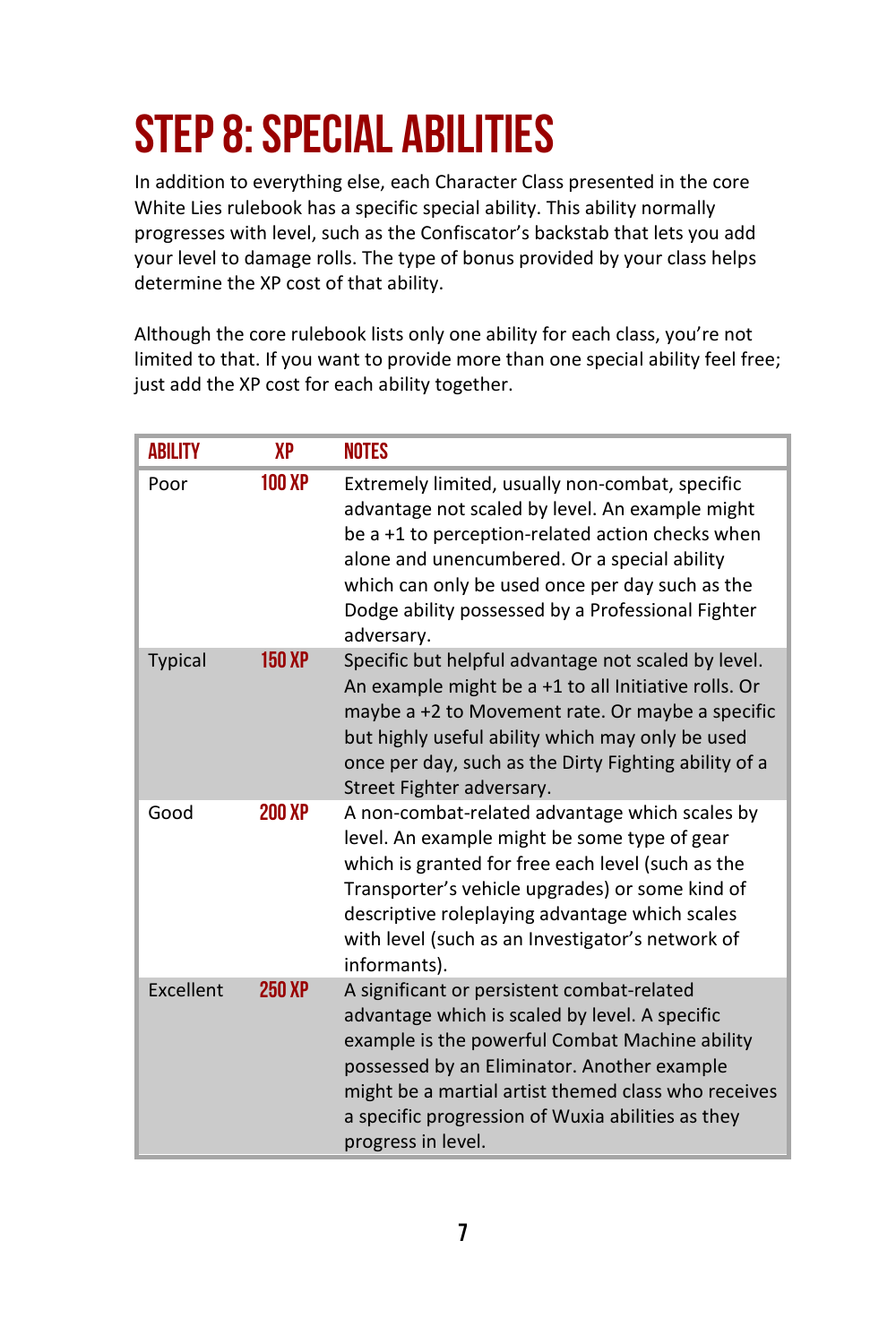### Step 9: Prime Attribute

Select a Prime Attribute for your Character Class. This shouldn't be difficult. It's just one of the six abilities most appropriate to the class. For instance, the Investigator specializes in finding clues and therefore Wisdom is the obvious choice. The Eliminator is a bad ass combat machine and Strength is the obvious choice (though Dexterity could have been another obvious choice). An agent must have at least a 9 in the score of a Prime Attribute to choose it as his Character Class.

### Step 10: Wrapping Things Up

Now it's time to finalize things. First and foremost, give your Character Class a name on the provided sheet. Describe the class in the space provided in a short paragraph – taking into account the types of professions often recruited as a member of that Character Class and describing the nature of the role that class has on a team of agents.

Sum up the XP value of all the steps of this process. Record this as the XP value needed to achieve 2nd level. The cost of the 3rd level will equal twice the XP cost of the 2nd, and so on through 10th level.

Now share your creation with the world. Share if for free online or you're your Character Class alone or bundled with other fun content. The OSR community is vast and productive, and would enjoy seeing what you put together.

### **APPLY COMMON SENSE TO** your Character Class

This process works fairly well, but may not work in all cases. You may not even agree with the method I used to balance these Classes and their abilities. It's your game after all!

If you build a Character Class and discover that the cost is monstrously high, it might be a clue you need to cut back some of the abilities you gave it. It might also just be a sign that it SHOULD be that high.

But also consider the possibility that the system as designed just didn't do a good job of representing your concept and adjust accordingly.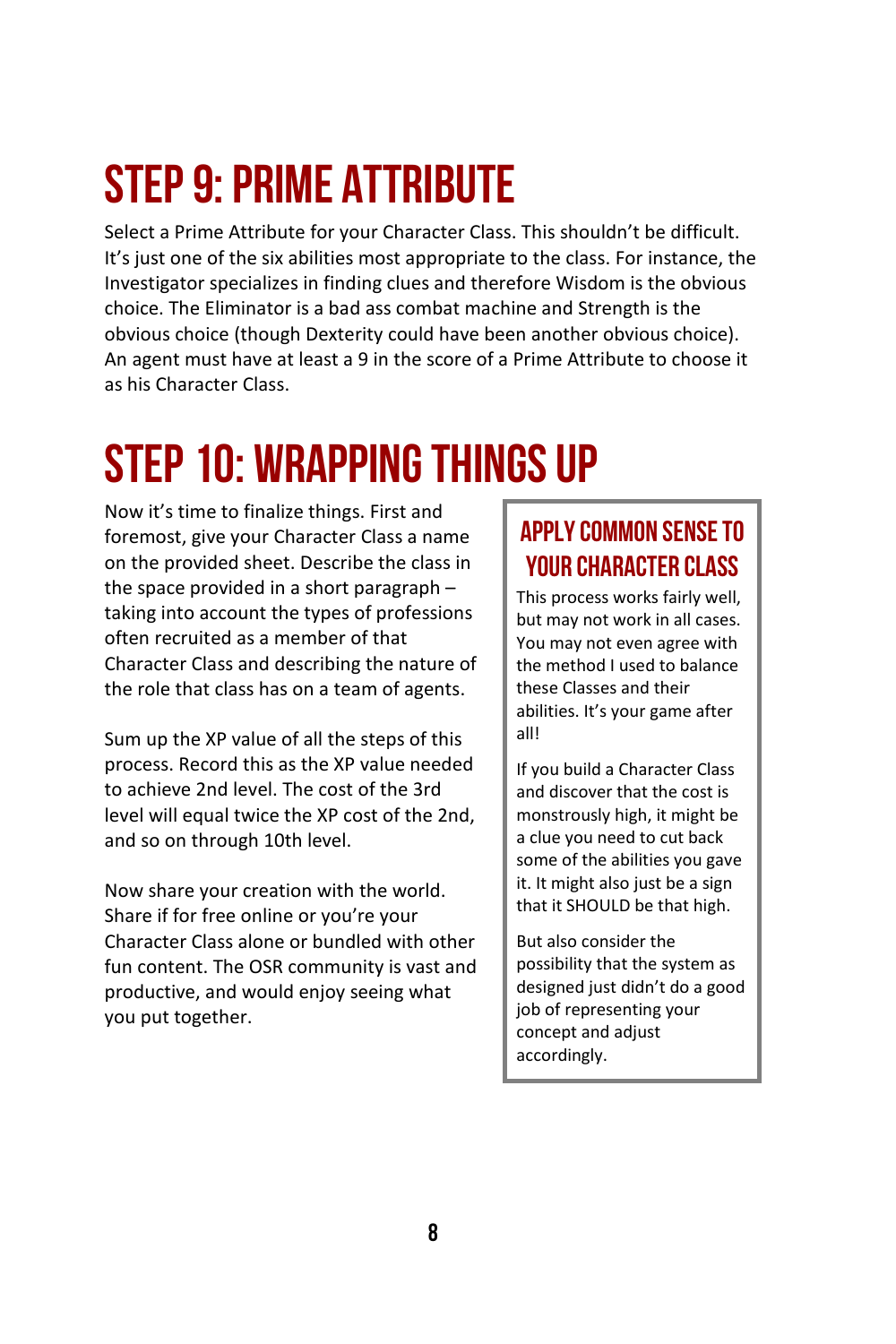# Recreating the Core Classes

You can actually recreate all the classes from the core White Lies rulebook and their XP values work properly.

### **CONFISCATOR**

| HD              | 300 XP     | Good Progression           |
|-----------------|------------|----------------------------|
| <b>BHB</b>      | 200 XP     | <b>Typical Progression</b> |
| <b>ST</b>       | 150 XP     | <b>Typical Progression</b> |
| <b>ST Bonus</b> | 100 XP     | +2 to Two Specific Threats |
| Weapons         | 150 XP     | <b>Typical Selection</b>   |
| Armor           | 100 XP     | <b>Typical Selection</b>   |
| Skill           | 300 XP     | Good (4 Areas of Training) |
| Special         | 200 XP     | Good (Backstab)            |
|                 | $1.500$ XP |                            |

#### **ELIMINATOR**

| HD              | 400 XP     | <b>Excellent Progression</b> |
|-----------------|------------|------------------------------|
| <b>BHB</b>      | 400 XP     | <b>Excellent Progression</b> |
| <b>ST</b>       | 200 XP     | Good Progression             |
| <b>ST Bonus</b> | 100 XP     | +2 to Two Specific Threats   |
| Weapons         | 250 XP     | <b>Excellent Selection</b>   |
| Armor           | 300 XP     | <b>Excellent Selection</b>   |
| Skill           | 100 XP     | Poor (2 Areas of Training)   |
| Special         | 250 XP     | Excellent (Combat Machine)   |
|                 | $2.000$ XP |                              |

#### **INVESTIGATOR**

| HD              | 100 XP   | Poor Progression               |
|-----------------|----------|--------------------------------|
| <b>BHB</b>      | 100 XP   | Poor Progression               |
| <b>ST</b>       | 250 XP   | <b>Excellent Progression</b>   |
| <b>ST Bonus</b> | 100 XP   | +2 to Two Specific Threats     |
| Weapons         | 100 XP   | Poor Selection                 |
| Armor           | 200 XP   | <b>Good Selection</b>          |
| Skill           | 200 XP   | Typical (3 Areas of Knowledge) |
| Special         | 200 XP   | Good (Network of Informants)   |
|                 | 1.250 XP |                                |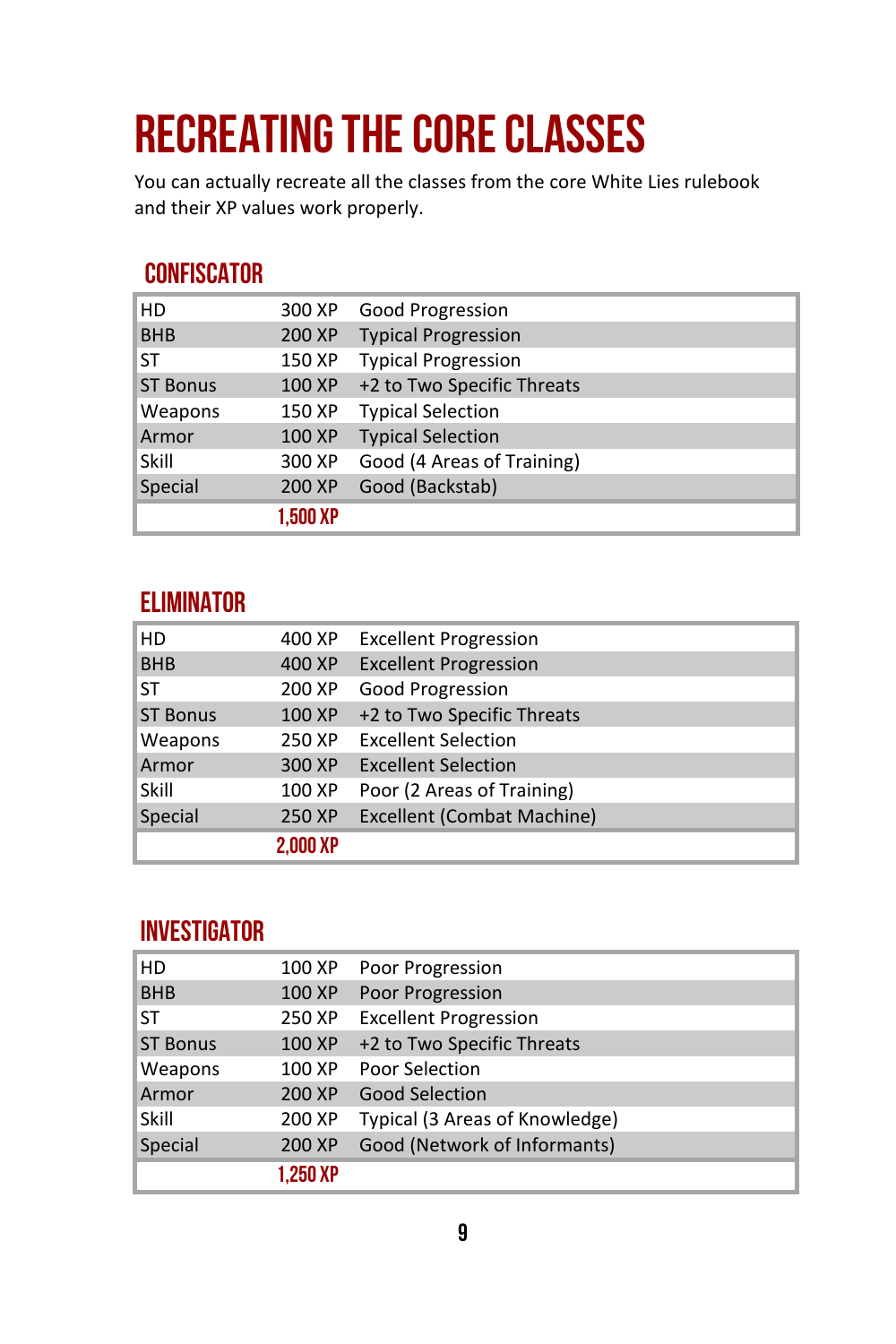#### **INFILTRATOR**

| HD              | 100 XP     | Poor Progression                           |
|-----------------|------------|--------------------------------------------|
| <b>BHB</b>      | 100 XP     | Poor Progression                           |
| <b>ST</b>       | 100 XP     | Poor Progression                           |
| <b>ST Bonus</b> | 50 XP      | +1 all Saves under Role-Specific Condition |
| Weapons         | 250 XP     | <b>Excellent Selection</b>                 |
| Armor           | 300 XP     | <b>Excellent Selection</b>                 |
| Skill           | 400 XP     | Excellent (5 Areas of Training)            |
| Special         | 200 XP     | Good (Cover Identities)                    |
|                 | $1.500$ XP |                                            |

#### **TRANSPORTER**

| HD              | 200 XP   | <b>Typical Progression</b>                 |
|-----------------|----------|--------------------------------------------|
| <b>BHB</b>      | 300 XP   | <b>Good Progression</b>                    |
| <b>ST</b>       | 150 XP   | <b>Typical Progression</b>                 |
| <b>ST Bonus</b> | 50 XP    | +1 all Saves under Role-Specific Condition |
| Weapons         | 200 XP   | <b>Good Selection</b>                      |
| Armor           | 100 XP   | <b>Typical Selection</b>                   |
| Skill           | 300 XP   | <b>Good Selection</b>                      |
| Special         | 200 XP   | Good (Gear Head)                           |
|                 | 1.500 XP |                                            |

### A little background

Each of these Character Classes originally had additional abilities. Two more each. They were static abilities that didn't scale with level (unlike their main special abilities). One of the most difficult things for us was condensing the creations down to simplest terms, to allow for the right level of old school information balanced by old school flexibility.

So in the end we dumped all but the most prominent ability for each class. We're pretty happy with how they turned out, but your opinions may differ. With the descriptions listed above, you can tweak the core classes however you see fit.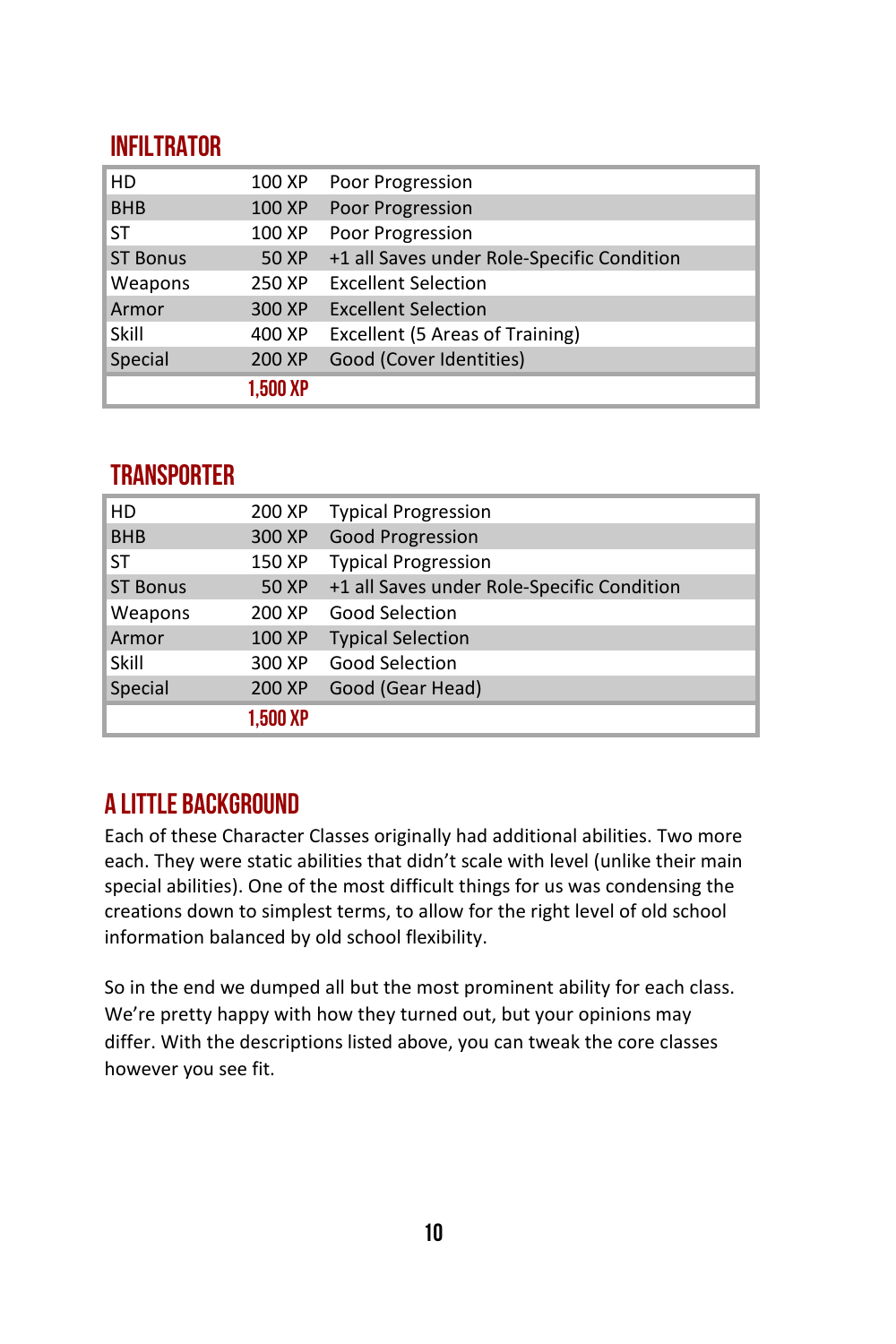# THE ONES THAT GOT AWAY

We originally had two more Character Classes in this game. Through play test we found the two to be either redundant or just not fun enough. Maybe you could do a better job with them and make them.

### **HACKER**

We had a Hacker Character Class that specialized in computers, security systems, and technician activities. But it just wasn't fun for our test group to play. He wanted to get in control of a security system but once he did the player sat around making one action check after another to open automated doors for people, disable laser detection arrays, or loop camera feeds on request by the other players, who were sneaking around, searching for clues, taking out guards, and basically having all the fun. If we tried to bring the hacker into the action, he was woefully unequipped to handle himself

because his just wasn't in combat. In the end we just gave the Investigator computer training and decided a remote hacker was more of a support role and was therefore best left up to an NPC. Prove us wrong, because we'd love for there to be a fun and functional Hacker class.

#### **PROTECTOR**

We originally had a Protector class as well. It focused on durability and Saving Throws, and melee and unarmed combat. It was basically a martial artist, able to kick all that butt while being able to apply medical assistance to those in his care, or take bullets for those he's sworn to protect. We liked it – but we decided it was redundant. It was a butt-kicker, and with the selection of certain Supplemental Training options was easily just an Eliminator. We still think it would be fun to have a martial arts specialist in the game, maybe something akin to the fighting monk Character Classes common to some editions of old school roleplaying games. But we omitted it from this game and decided it best to keep complex classes for supplements. Maybe you'd like to take a crack at making the martial artist bodyguard class.

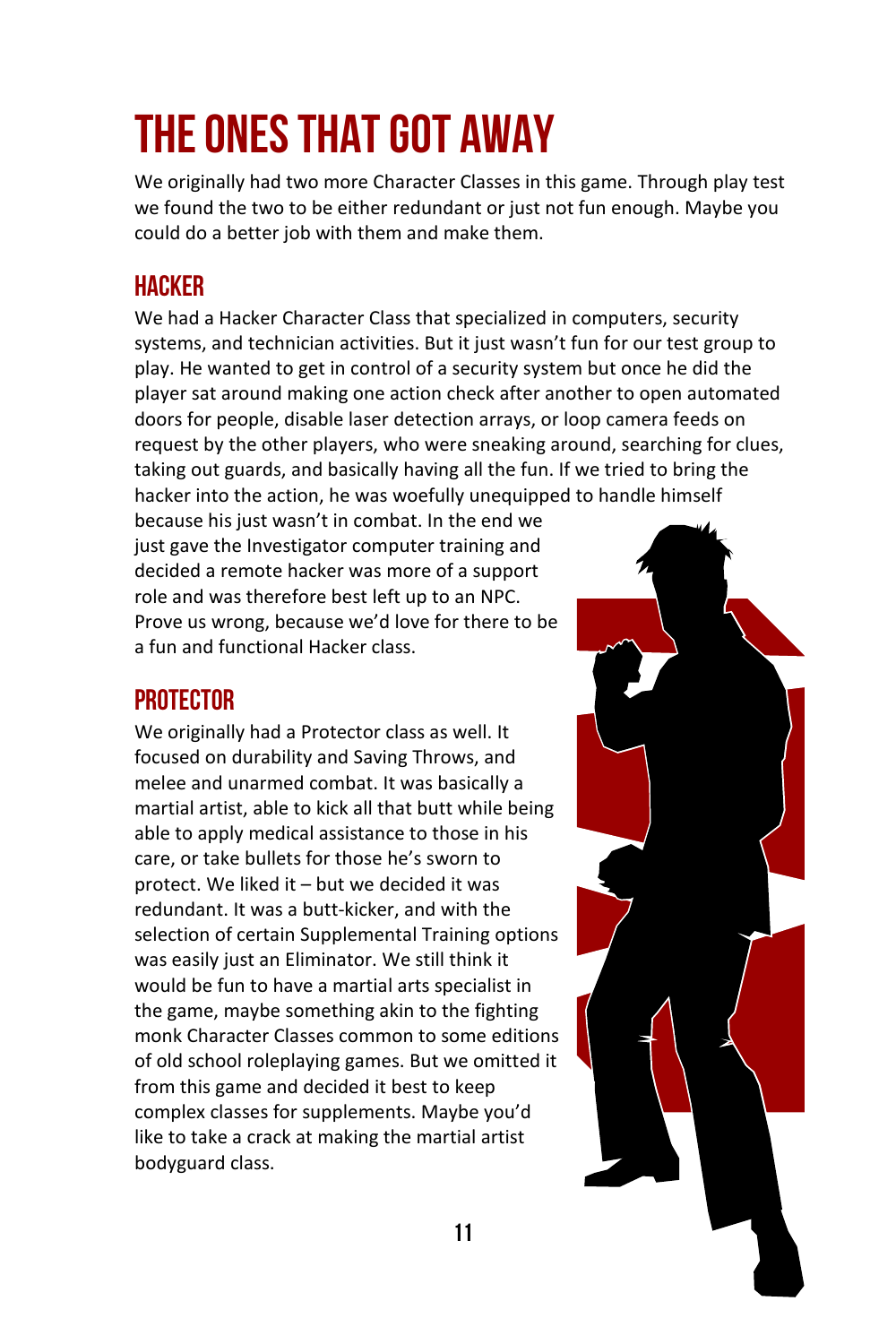| <b>CHARACTER CLASS</b>                            |                                                                                     |    |    |            |           |  |  |  |
|---------------------------------------------------|-------------------------------------------------------------------------------------|----|----|------------|-----------|--|--|--|
| <b>SKILL TRAINING</b><br><b>COMBAT TRAINING</b>   |                                                                                     |    |    |            |           |  |  |  |
| <b>PRIME ATTRIBUTE</b><br><b>EXPERIENCE TABLE</b> |                                                                                     |    |    |            |           |  |  |  |
| <b>SAVING THROWS</b>                              | <b>LEVEL</b><br>1st<br>2nd<br>3rd<br>4th<br>5th<br>6th<br>7th<br>8th<br>9th<br>10th | XP | HD | <b>BHB</b> | <b>ST</b> |  |  |  |
| <b>SPECIAL ABILITIES</b>                          |                                                                                     |    |    |            |           |  |  |  |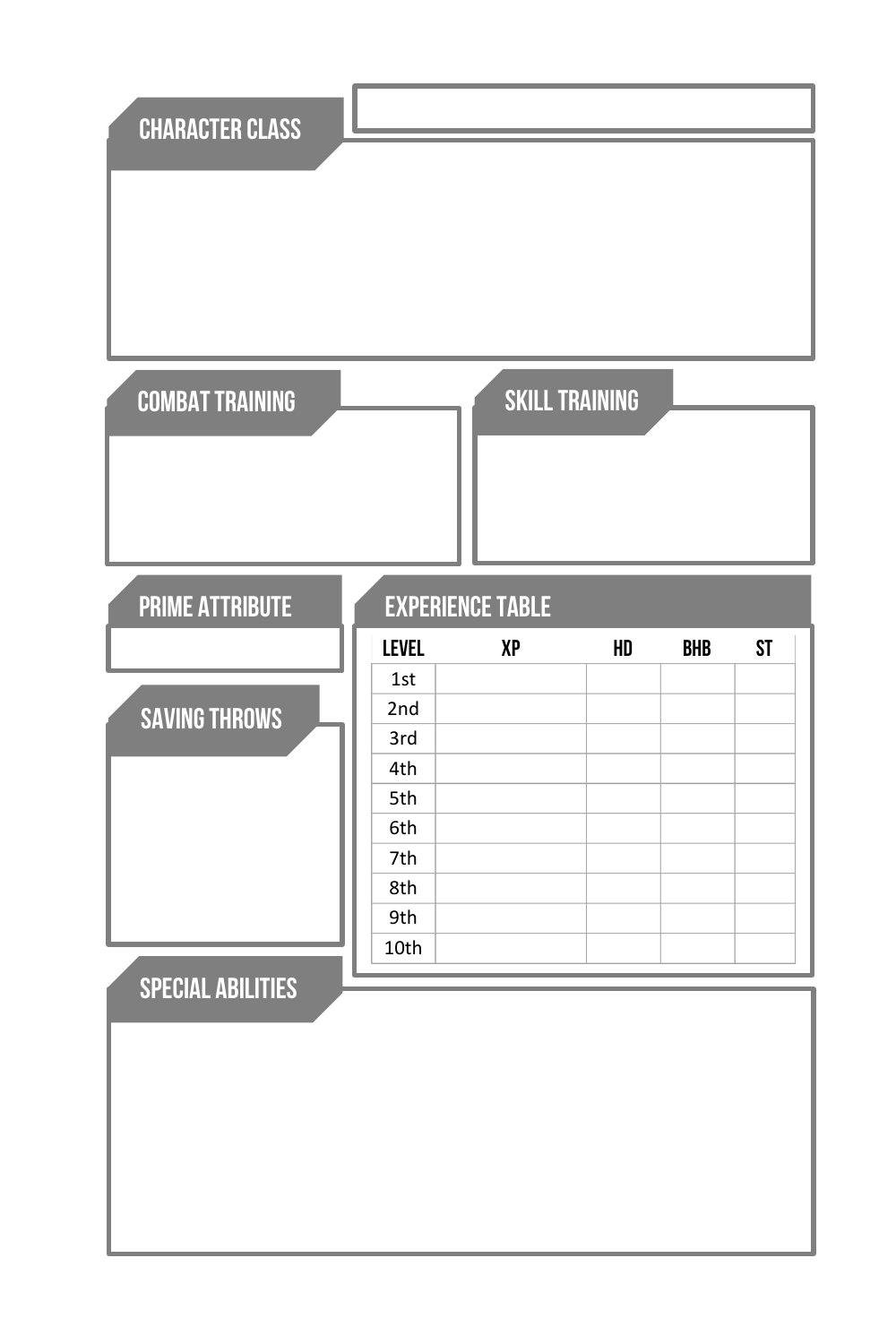#### DESIGNATION OF PRODUCT IDENTITY

"White Lies™" and the "White Lies™" logo are copyright and the Product Identity of Bill Logan, 2015.

#### DESIGNATION OF OPEN CONTENT

All other content not designated Product Identity is open content.

#### OPEN GAME LICENSE Version 1.0a

The following is the property of Wizards of the Coast, Inc. Copyright 2000 Wizards of the Coast, Inc. ("Wizards"). All Rights Reserved.

**1. Definitions**: (a)"Contributors" means the copyright and/or trademark owners who have contributed Open Game Content; (b)"Derivative Material" means copyrighted material including derivative works and translations (including into other computer languages), potation, modification, correction, addition, extension, upgrade, improvement, compilation, abridgment or other form in which an existing work may be recast, transformed or adapted; (c) "Distribute" means to reproduce, license, rent, lease, sell, broadcast, publicly display, transmit or otherwise distribute; (d)"Open Game Content" means the game mechanic and includes the methods, procedures, processes and routines to the extent such content does not embody the Product Identity and is an enhancement over the prior art and any additional content clearly identified as Open Game Content by the Contributor, and means any work covered by this License, including translations and derivative works under copyright law, but specifically excludes Product Identity. (e) "Product Identity" means product and product line names, logos and identifying marks including trade dress; artifacts; creatures; characters; stories, storylines, plots, thematic elements, dialogue, incidents, language, artwork, symbols, designs, depictions, likenesses, formats, poses, concepts, themes and graphic, photographic and other visual or audio representations; names and descriptions of characters, spells, enchantments, personalities, teams, personas, likenesses and special abilities; places, locations, environments, creatures, equipment, magical or supernatural abilities or effects, logos, symbols, or graphic designs; and any other trademark or registered trademark clearly identified as Product identity by the owner of the Product Identity, and which specifically excludes the Open Game Content; (f) "Trademark" means the logos, names, mark, sign, motto, designs that are used by a Contributor to identify itself or its products or the associated products contributed to the Open Game License by the Contributor (g) "Use", "Used" or "Using" means to use, Distribute, copy, edit, format, modify, translate and otherwise create Derivative Material of Open Game Content. (h) "You" or "Your" means the licensee in terms of this agreement.

**2. The License**: This License applies to any Open Game Content that contains a notice indicating that the Open Game Content may only be Used under and in terms of this License. You must affix such a notice to any Open Game Content that you Use. No terms may be added to or subtracted from this License except as described by the License itself. No other terms or conditions may be applied to any Open Game Content distributed using this License.

**3. Offer and Acceptance**: By Using the Open Game Content You indicate Your acceptance of the terms of this License.

**4. Grant and Consideration**: In consideration for agreeing to use this License, the Contributors grant You a perpetual, worldwide, royalty free, non-exclusive license with the exact terms of this License to Use, the Open Game Content.